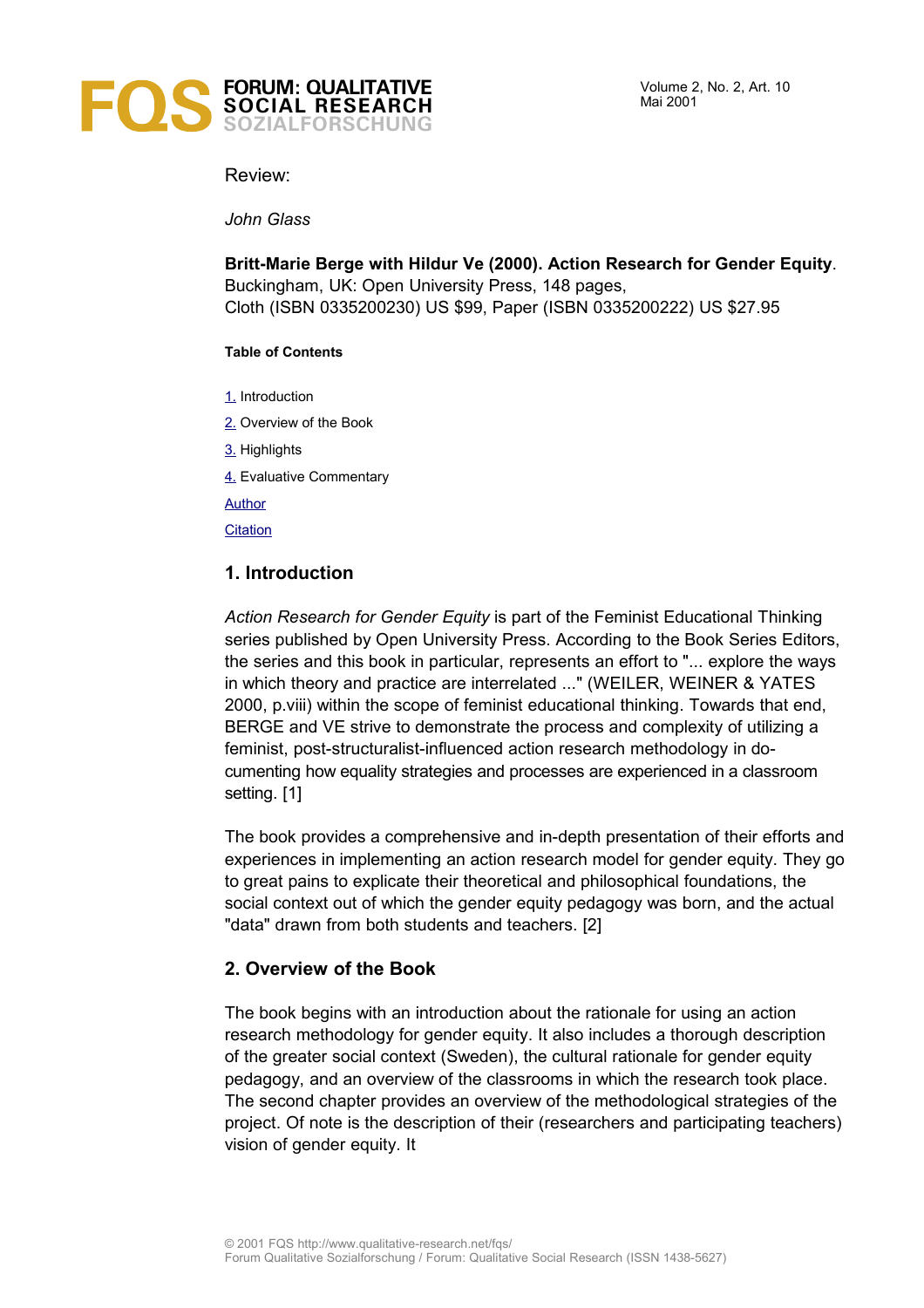"... means to strive for an equal society where women and men share the same rights, responsibilities and opportunities to 1) pursue work which provides economic independence; 2) care for children and home; and 3) participate in politics, unions and other societal activities." (p.15) [3]

As such, these were some of the conceptual areas that both students and teachers addressed throughout the project. The third chapter covers the theoretical underpinnings of action research, post-structural feminism, and definitions and models of power and equity. Briefly discussed in this chapter are the two conceptual centerpieces of the project which were initially introduced in the preface—"moments of equity" ("... when recognizable progress towards gender equity is visible" [p.x]) and "moments of normalization" ("... which signal resistances to changed gender practices and relationships ..." [p.x]). The fourth chapter reviews the concept of a moment of normalization. The authors delineate this concept further into two main points—resistance to superior and demanding girls and the resistance to subordinate and compliant boys. They then use specific examples from the research to bring these ideas to life. As this is a main focus of the book, the illustrations are helpful in understanding the conceptual framework. The next three chapters provide more illustrations of the action research paradigm, moments of equity, moments of normalization, and the precise methodologies used to gather the data. Each of these three chapters essentially is a case study of select teachers' classrooms. The final chapter advocates for continued used of action research for gender equity. [4]

### <span id="page-1-0"></span>**3. Highlights**

The book provides a very thorough and comprehensive discussion of the utility of action research for issues of gender equity. The setting of Sweden is interesting as there has been an effort to address the issue of gender inequality through legislation and national compulsory education which has gender equality as one of its goals. Reading about the view of gender equity by the students, the teachers, and the researchers is interesting and stimulates deserved thought on the issue. In particular, it is interesting to read of the differing views that the teachers themselves have about gender equity—what it is and how to cultivate it within a classroom setting. Initially, one might suppose that there would be a consensus on the issue among those who are responsible for implementing pedagogy that supports its emergence, especially since the definition of gender equity that all had agreed upon was discussed in the first chapter. This is not the case, however. This lack of consensus on the definition is in keeping with the post-structuralist framework that informs the research paradigm and is, perhaps another reminder of the situated and conceptual nature of meaning and understanding. This issue, along with the related issues of discourse, power, and embodiment and how they intertwine to manifest and maintain gender inequality are extensively discussed. [5]

The authors provide insight into the process of how the action research process evolved in this setting through quotes and passages from the teachers and the students. One of the "methodologies" used by the researchers to gain a sense of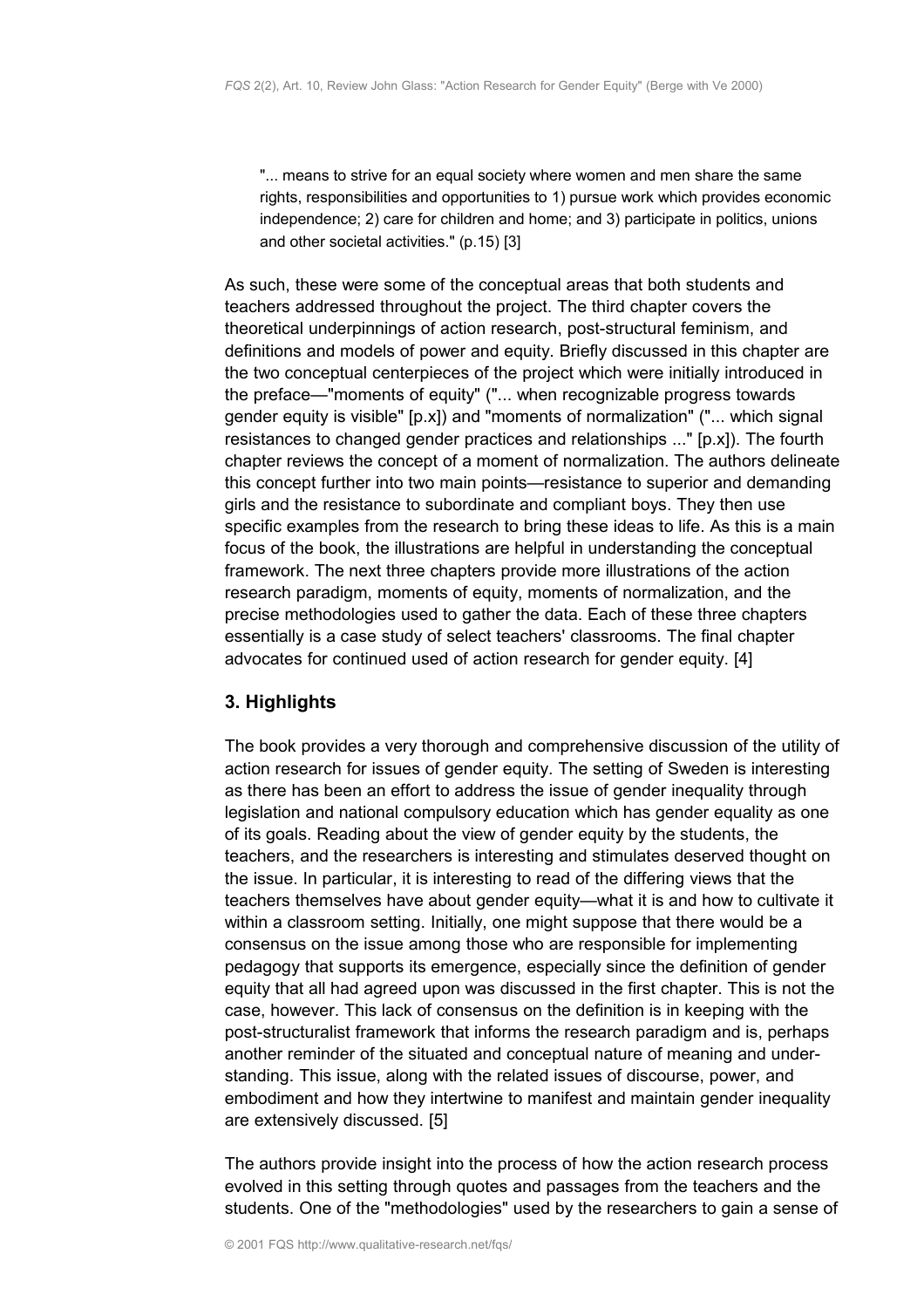change in the students' perceptions of gender equity are written assignments on the students' visions of their futures, identifying the kind of career they would have, ideas about family, etc. Excerpts from these are included and provide good insights into not only the methodology itself, but also the diverse visions developed by students who have been engaged in gender equity pedagogy. Another methodology used is gender-specific group interviews after classroom exercises related to gender equity have been completed. It is within these interviews that the immediate impact of the equity pedagogy is revealed. Embodied responses to equity and normalization are captured and discussed. Of interest are the ways that both the girls and the boys frame the recent classroom interactions and the differences in definition of the interactions between (and within) the two groups. It is within these transcripts that one can easily identify the tendrils of cultural beliefs and attitudes about gender, gender equity, and gender inequality. [6]

### <span id="page-2-0"></span>**4. Evaluative Commentary**

*Action Research for Gender Equity* provides the reader with an in-depth account of the philosophical underpinnings of the approach, reasons for adopting such an approach, examples of how to conduct this type of research, and ideas for the future. Along the way, one learns a considerable amount about the manifestations of gender inequality within the context of a Swedish educational institution. For one who has not implemented this type of research, it is an enlightening read. [7]

Having said the above, there were certain aspects of the work that left one wanting. In specific, it would have been nice to have had the material presented in such a way that one could use the text as a manual, as opposed to simply an example of this type of research. The approach has much to offer, as the issue of gender inequality is global, insidious, and lethal. One could deduce a method for implementing such an approach from the work, however, more of a "how-to" format would have been preferred. In this regard, the title of the work is a bit misleading. As stated, it seems to imply more of a handbook for this type of research, as opposed to an accounting of one project. A small point, but one could imagine it being significant to some potential readers. Perhaps a "how-to" manual is an idea for a future volume. [8]

Although the meticulous presentation of the "content" of the research was insightful and added to the understanding of the approach, reading about the different teachers, the students' responses, etc., was at times, a bit cumbersome. Trying to keep all of the "players" and their respective histories straight was often difficult and to some extent, took away from the impact of the material. [9]

Lastly, the authors themselves note how the entire endeavor was a bit more complex than originally thought due to the pervasiveness and persistence of the moments of normalization. When reading about the attempts of the different pedagogical approaches applied by the teachers to foster gender equity within the classroom, one couldn't help but think about the vast social pressures and